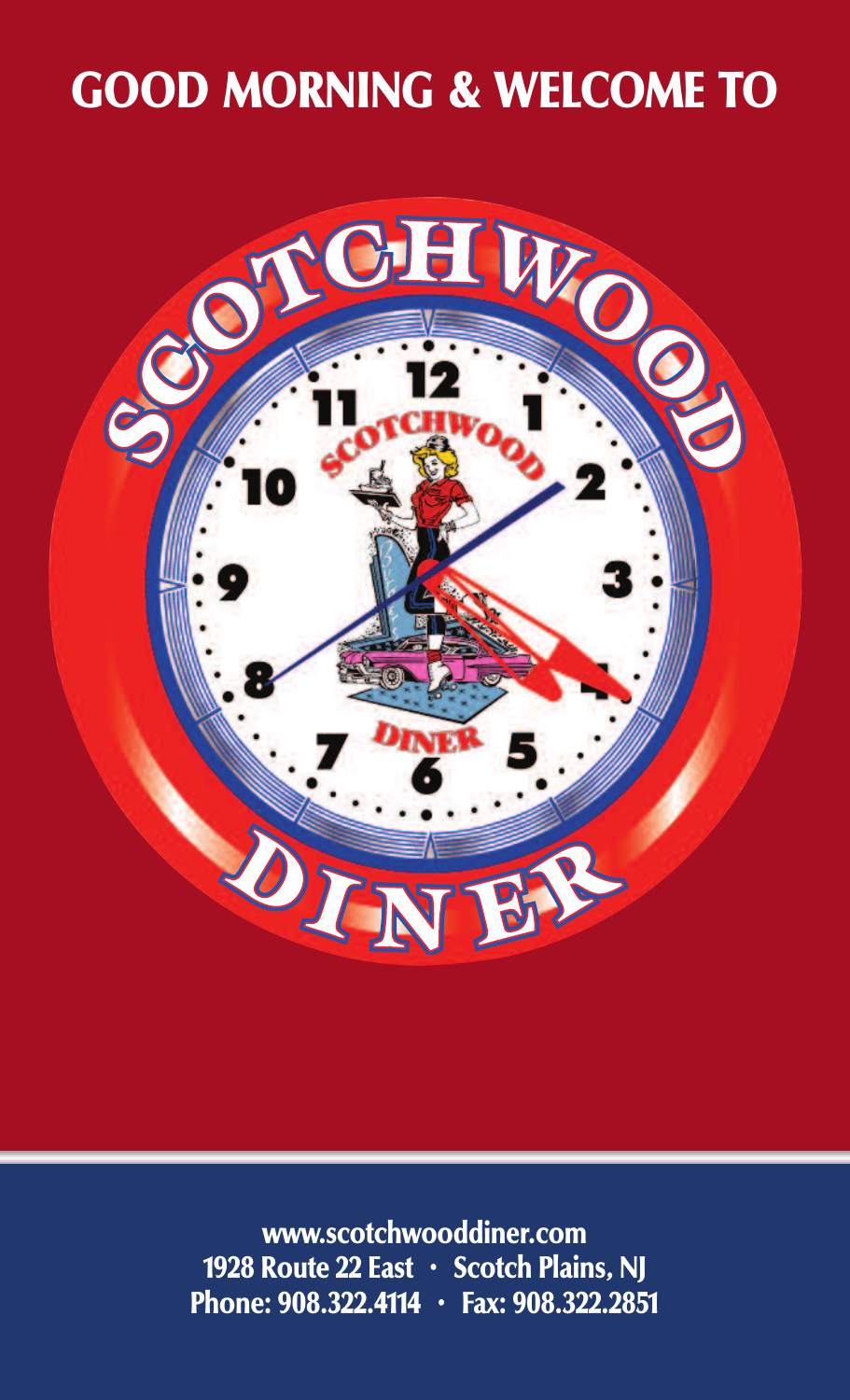# **FRUITS and JUICES**

**FRESH FRUIT CUP 4.95** 

**HALF GRAPEFRUIT 3.45**

**FRESH MELON** (In Season) **4.45**

**FRESH STRAWBERRIES** with Whipped Cream 4.95

|                                     | SM. | $MED.$ $LG.$   |  |
|-------------------------------------|-----|----------------|--|
| <b>ORANGE JUICE</b>                 |     | 1.95 2.95 3.95 |  |
| <b>CRANBERRY, GRAPEFRUIT, APPLE</b> |     |                |  |
| <b>PINEAPPLE or TOMATO JUICE</b>    |     | 1.95 2.95 3.95 |  |

*Cereal*

**ASSORTED COLD CEREAL 3.25 • HOT OATMEAL 3.95 with Banana \$1.70 Extra with Strawberries \$2.75 Extra**

# **FARM FRESH EGGS**

**SERVED WITH HOME FRIES OR FRENCH FRIES, TOAST, BUTTER AND JELLY**

**TWO EGGS,** AnyStyle **5.25 with Ham, Bacon,Sausage orTaylor Ham 8.25 with Canadian Bacon 9.45 • with Corned Beef Hash 9.45 EGG BEATERS OR EGG WHITES AVAILABLE \$1.35 EXTRA**

#### **VIRGINIA HAM STEAK and TWO EGGS 13.95**

**RIB-EYESTEAK and TWO EGGS 18.95**

#### **ENGLISH DELIGHT 10.95**

Three Scrambled Eggs on a Toasted English Muffin with Canadian Bacon & Melted American Cheese, served with Home Fries

#### **HEALTHYCHOICE OMELETTE 11.95**

Made with Egg Whites, Spinach, Tomatoes & Mushrooms, served with Low Fat Cottage Cheese

# **3-EGG OMELETTES**

**SERVED WITH HOME FRIES OR FRENCH FRIES, TOAST, BUTTER AND JELLY**

**CHOICE OFCHEESE OMELETTE**(NoFeta) **7.95 FETA CHEESE OMELETTE 8.95 HAM OMELETTE 8.95 BACON OMELETTE 8.95 TAYLOR HAM OMELETTE 8.95 CANADIAN BACON OMELETTE 10.45 CORNED BEEF or PASTRAMI OMELETTE 10.45 SAUSAGE OMELETTE 8.95 SPANISH OMELETTE 8.25 WESTERN OMELETTE 8.95 LOX & ONION OMELETTE 11.95 TOMATO OMELETTE 7.45 BROCCOLI OMELETTE 7.95 PEPPER & ONION OMELETTE 7.45 MUSHROOM OMELETTE 7.95 SPINACH OMELETTE 7.95**

**GREEK OMELETTE 9.95** with Feta Cheese & Tomato

**FLORENTINE OMELETTE 9.95**

with Spinach, Onion and Feta Cheese

**TURKEY OMELETTE 9.25**

**GRILLED CHICKEN OMELETTE 9.45**

**GARDEN OMELETTE 9.95** with Fresh Tomatoes, Onions, Mushrooms and Peppers

**FARMER'S OMELETTE 10.95** with Sausage, Potatoes, Onions and American Cheese

**ITALIAN OMELETTE 10.95** with Sausage, Onions, Peppers, Mushrooms & Mozzarella Cheese

**MEXICAN OMELETTE 10.95**

with Diced Tomato, Onion, Jalapeno Peppers & Cheese topped with Salsa

**MEDITERRANEAN OMELETTE 11.95**

Roasted Red Peppers, Spinach, Tomato, Onions and Feta Cheese

#### **OMELETTE EXTRAS:**

CHOICE OF CHEESE (AMERICAN, SWISS, MOZZARELLA OR CHEDDAR CHEESE) \$1.45 EXTRA · FETA CHEESE \$1.95 EXTRA · MUSHROOMS \$1.50 EXTRA · ONIONS .75¢ EXTRA TOMATO .95¢ EXTRA · EXTRA EGG \$1.25 · SUBSTITUTE EGG WHITES OR EGG BEATERS \$1.35 EXTRA · BAGEL, MUFFIN OR ROLL WITH ABOVE INSTEAD OF TOAST \$1.25 EXTRA

#### *Kids' Breakfast Specials*

**SERVED WITH CHOICE OF SMALL CHOCOLATE MILK OR SMALL JUICE • CHILDREN UNDER 10 YEARS OLD ONLY ABSOLUTELY NO SUBSTITUTIONS • EAT-IN ONLY**

**TWO EGGS 6.45**

Two Scrambled Eggs & Two Strips of Bacon with Potatoes & Toast

**FRENCH TOAST 6.95** Two Slices of French Toast with Two Strips of Bacon

**CHOCOLATECHIP PANCAKES 6.95** Two Chocolate Chip Pancakes with Two Strips of Bacon

**NO SEPARATE CHECKS - NOT RESPONSIBLE FOR LOST OR STOLEN ARTICLES**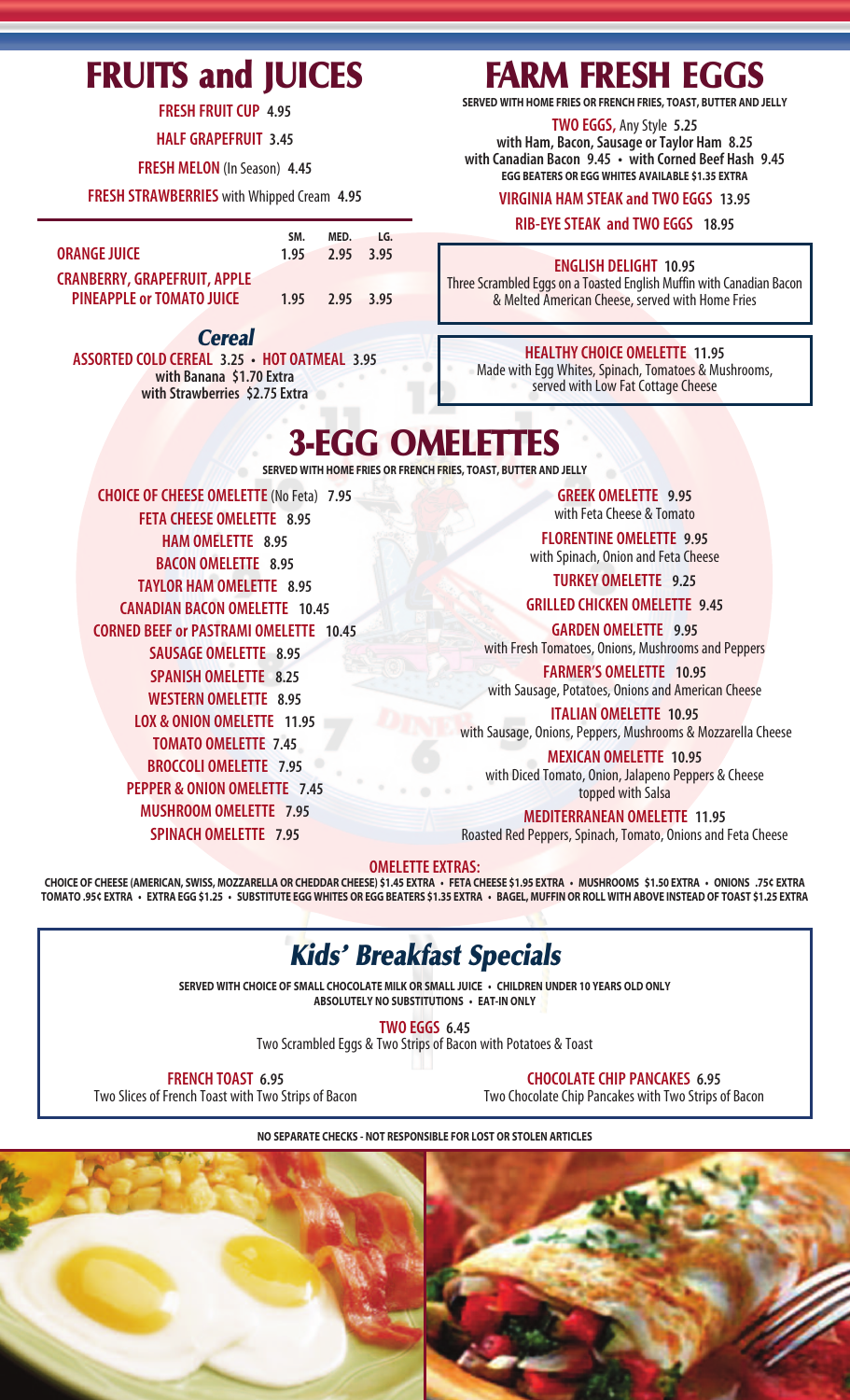

**HUNGRY MAN 10.95** French Toast with Ham, Bacon, Sausage & Two Eggs

**LUMBERJACK 10.95** Three Pancakes with Ham, Bacon, Sausage & Two Eggs

#### **BUTTERMILK PANCAKES**

**PANCAKES**(3) with Butter & Syrup **6.25 with Ham, Bacon,Sausage orTaylor Ham 9.25 with Canadian Bacon 10.45 SHORT STACK PANCAKES** (2) with Butter & Syrup 4.95 **with Ham, Bacon,Sausage orTaylor Ham 7.95 with Canadian Bacon 9.15 SILVER DOLLAR PANCAKES** with Butter & Syrup **6.95 with Ham, Bacon,Sausage orTaylor Ham 9.95 with Canadian Bacon 11.15 WITH EGG \$1.25 EXTRA WALNUT PANCAKES**(3) **8.45 RAISIN PANCAKES**(3) **7.95 BANANA PANCAKES**(3) **7.95 CHOCOLATE CHIP PANCAKES** (3) 8.25 **BLUEBERRY PANCAKES**(3) **8.25 ROLLED APPLECINNAMON PANCAKES**(3) **8.75 ROLLED CHERRY PANCAKES**(3) **8.75 OREO PANCAKES**(3) **8.25**

**BEEF OR TURKEY SAUSAGE INSTEAD OF PORK SAUSAGE \$1.25 EXTRA**

**BURRITO BREAKFAST 10.95** Three Eggs Scrambled with Sausage and Cheese wrapped in a wrap,

served with Salsa Sauce and Home Fries

# **BELGIAN WAFFLES**

**SERVED WITH BUTTER & SYRUP BELGIAN WAFFLE** with Powdered Sugar 6.95 **with Ham, Bacon,Sausage orTaylor Ham 9.95 with Canadian Bacon 11.15 with Fresh Strawberries 9.65 • with Bananas 8.65 with Blueberries 8.95 WHIPPED CREAM \$1.25 EXTRA BELGIAN WAFFLE 10.95** with Your Choice of Ice Cream & Whipped Cream

**OREO WAFFLE 8.95 WAFFLESUNDAE 12.95**

Topped with Ice Cream, Fresh Strawberries or Bananas, Chocolate Syrup and Whipped Cream **RED, WHITE & BLUE WAFFLE 13.45**

Belgian Waffle with Strawberries, Bananas, Blueberries & Whipped Cream

#### **FRENCH TOAST**

**SERVED WITH BUTTER & SYRUP FRENCH TOAST** (3) Slices 6.25 **with Ham, Bacon,Sausage orTaylor Ham 9.25 with Canadian Bacon 10.45 SHORT STACK FRENCH TOAST** (2) Slices **4.95** 

with Butter & Syrup

**with Ham, Bacon,Sausage orTaylor Ham 7.95 with Canadian Bacon 9.15 WITH EGG \$1.25 EXTRA**

#### **OLD FASHIONED FRENCH TOAST 6.25** Thinly Sliced Bread

**with Ham, Bacon,Sausage orTaylor Ham 9.25 with Canadian Bacon 10.45 MONTECRISTO 10.95** Thick Slices of French Toast with Sliced Turkey, Ham and Melted Swiss Cheese with French Fries

# **THE BENEDICTS**

**Two Poached Eggs on aToasted English Muffin, topped** with **Hollandaise Sauce,** served with Home Fries

> **THECLASSIC 10.95** with Canadian Bacon

**THEFLORENTINE 10.95** with Canadian Bacon & Spinach

**THE NOVA SCOTIA 12.95** with Spinach & Lox

### **BREAKFAST WRAPS**

**SERVED WITH HOME FRIES OR FRENCH FRIES FRUIT SALAD INSTEAD OF POTATOES 2.25 EXTRA PROTEIN WRAP 10.95**

Egg Whites with Grilled Chicken **ITALIAN WRAP 10.95** Scrambled Eggs with Peppers, Onions, Sausage and Mozzarella Cheese **SOUTH AMERICAN WRAP 10.95** Scrambled Eggs with Diced Ham, Jalapeno Peppers, Tomato, Salsa & Cheddar Cheese **GREEK WRAP 10.95** Scrambled Eggs with Spinach, Tomatoes and Feta Cheese **LEO WRAP 11.95** Lox and Scrambled Eggs with Onions **VEGETARIAN WRAP 10.95** Scrambled Eggs with Spinach, Mushrooms, Peppers, Onions and Tomatoes **WESTERN OMELETTE WRAP 10.95** with Ham, Peppers, Onions & Cheese (No Feta Cheese) **QUESADILLA WRAP 10.95** Scrambled Eggs, Ham, Tomato, Onions, Guacamole & Cheddar Cheese

**PHOTOS ARE FOR SUGGESTION ONLY • ACTUAL PLATTERS MAY APPEAR DIFFERENTLY.**